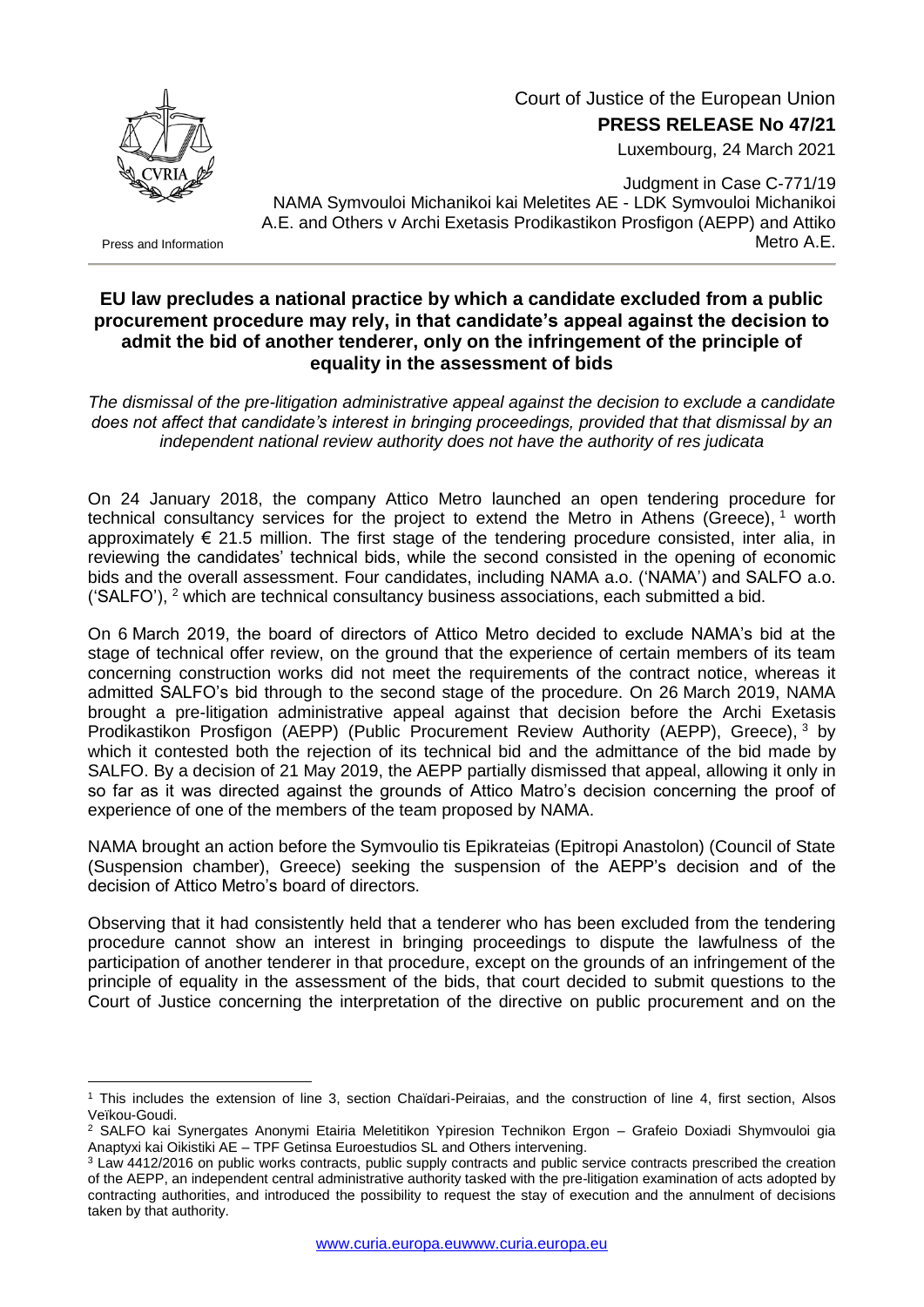award of concession contracts.<sup>4</sup> It seeks, inter alia, to know whether that national practice is contrary to EU law.

By today's judgment, the Court of Justice recalls, first of all, that the case-law principle <sup>5</sup> that, in the context of a public procurement procedure, tenderers, whose exclusion is requested, have an equivalent legitimate interest in the exclusion of the bid by other tenderers for the purposes of securing the contract, applies to the system of judicial protection established by the directive.

The objective of that directive is to provide effective and rapid judicial protection, in particular through interim measures, and does not permit the Member States to make the exercise of the right to bring an appeal conditional upon the public procurement procedure in question having formally reached a particular stage. In that regard, a national law which requires a tenderer to await the decision to award the contract before being able to bring an action against the admission of another tenderer would fail correctly to apply the directive.

Thus, the Court concludes that **an unsuccessful tenderer may bring an appeal against the decision of the contracting entity admitting the bid by one of its competitors, whatever the the stage of the public procurement procedure at which that decision is taken.**

Next, as regards the pleas that an unsuccessful tenderer may raise in the context of such an appeal, the Court takes the view that the directive does not set out any requirement other than that **a tenderer can rely on pleas based on the infringement of EU public procurement law or national rules transposing that law. It is entitled to raise any plea against the decision admitting another candidate, including those which have no connection to the irregularities on the basis of which its bid was excluded**, **provided that the decision to exclude that tenderer had not been upheld by a decision with the authority of res judicata**, which is for the referring court to determine.

Finally, as regards the fact that national law requires an unsuccessful tenderer to bring a prelitigation administrative appeal before being able to bring an action before the referring court, the directive permits the Member States to confer responsibility on non-judicial authorities for deciding, on the first occasion, on the appeals provided for by that directive, provided that any purported failure in the exercise of its powers can be the subject of a court action or an action before another judicial body which is independent from the contracting entity and the non-judicial authority having given a decision on the first occasion.

In those circumstances, the Court concludes that the directive must be interpreted as meaning that **a tenderer who has been excluded from a public procurement procedure at a stage prior to the stage at which that contract is awarded and whose application for a suspension of the decision to exclude it from that procedure has been rejected, can rely,** in its application for the suspension of the decision to admit another tenderer's bid that was introduced at the same time, **on all pleas alleging the infringement of EU public procurement law or national rules transposing that law, including pleas which have no connection with the irregularities on the basis of which its bid was excluded.**

**That possibility is not affected by the fact that the pre-litigation administrative appeal before an independent national review authority, which, under national law, was required to be brought beforehand, by that tenderer against the decision to exclude it was dismssed, provided that that dismissal has not acquired the authority of res judicata.**

1

<sup>4</sup> Council Directive 92/13/EEC of 25 February 1992, on the coordination of the laws, regulations and administrative provisions relating to the application of review procedures to the award of public supply and public works contracts of entities operating in the sectors of water, energy, transports and telecommunications (OJ 1992, L 76, p. 14), as amended by Directive 2014/23/EU of the European Parliament and of the Council of 26 February 2014 on the award of concession contracts (OJ 2014, L 94, p. 1).

<sup>5</sup> That case-law principle was established by the judgments of 4 July 2013, *Fastweb* [\(C-100/12\)](http://curia.europa.eu/juris/documents.jsf?num=C-100/12), of 5 April 2016, *PFE* [\(C-689/13\)](http://curia.europa.eu/juris/documents.jsf?num=C-689/13) and of 11 May 2017, *Archus and Gama* [\(C-131/16\)](http://curia.europa.eu/juris/documents.jsf?num=C-131/16). (32)